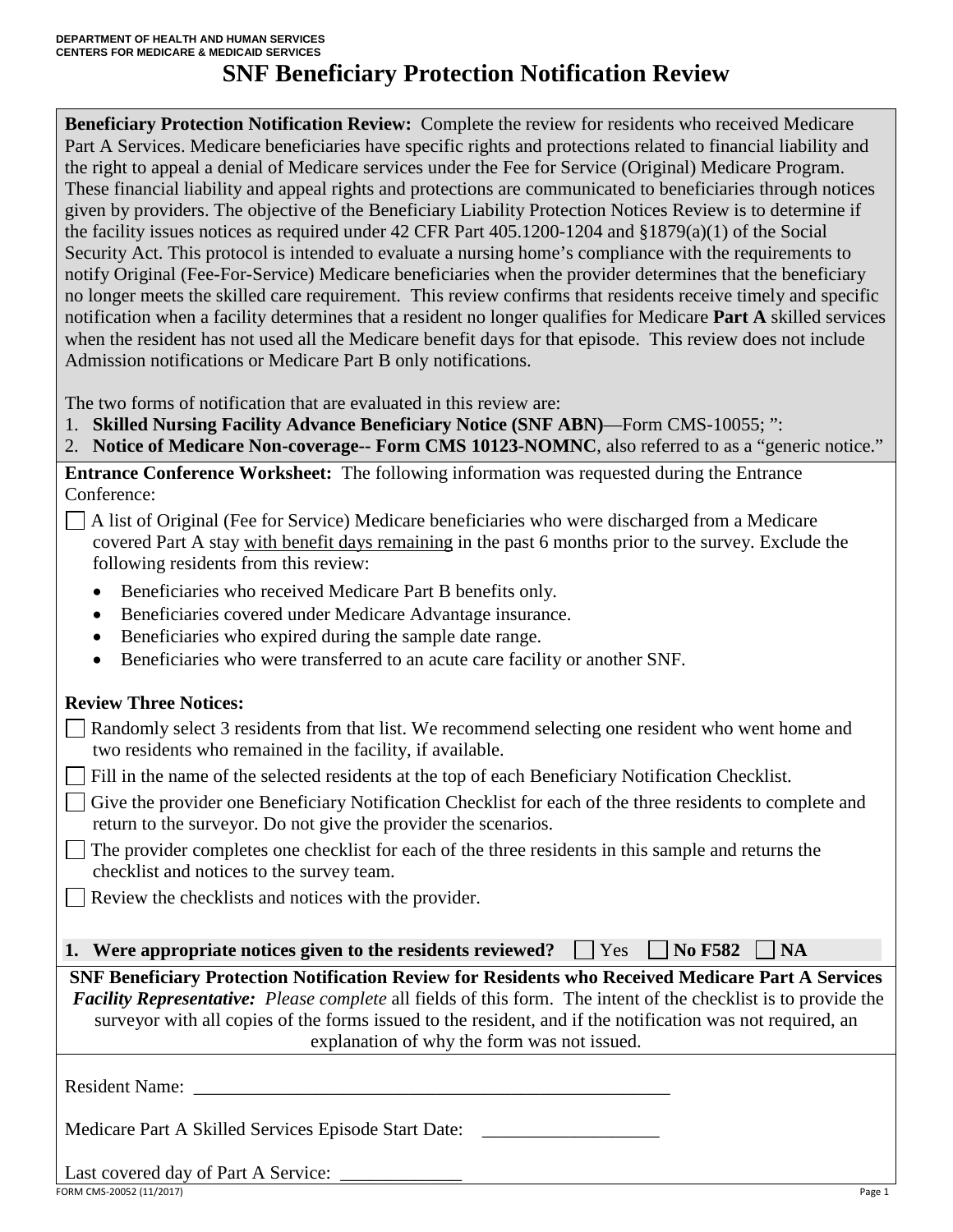## **SNF Beneficiary Protection Notification Review**

| (Part A terminated/denied or resident was discharged)             |                                                                                                                                                                                                                                                                                                                                                   |
|-------------------------------------------------------------------|---------------------------------------------------------------------------------------------------------------------------------------------------------------------------------------------------------------------------------------------------------------------------------------------------------------------------------------------------|
| $\Box$                                                            | How was the Medicare Part A Service Termination/Discharge determined?<br>Voluntary, i.e., self-initiated in consultation with physician, family, or AMA.                                                                                                                                                                                          |
| □<br>exhausted.                                                   | The facility/provider initiated the discharge from Medicare Part A Services when benefit days were not                                                                                                                                                                                                                                            |
| Other (explain):<br>ப                                             |                                                                                                                                                                                                                                                                                                                                                   |
| 1. Was an SNF ABN, Form<br>CMS-10055 provided to the<br>resident? | $\Box$ Yes $\rightarrow$ If yes, provide a copy of the form(s) that were acknowledged<br>by the beneficiary or the beneficiary's representative.                                                                                                                                                                                                  |
|                                                                   | $\Box$ No $\rightarrow$ If no, explain why the form was not provided:<br>$\Box$ The resident was discharged from the facility and did not<br>receive non-covered services.                                                                                                                                                                        |
|                                                                   | $\Box$ Other<br>Explain:                                                                                                                                                                                                                                                                                                                          |
|                                                                   | $\square$ *If NOT issued and should have been: F582                                                                                                                                                                                                                                                                                               |
| Was a NOMNC (CMS 10123)<br>2.<br>provided to the resident?        | $\Box$ Yes $\rightarrow$ If yes, provide a copy of the form(s) that were acknowledged<br>by the beneficiary or the beneficiary's representative.                                                                                                                                                                                                  |
|                                                                   | $\Box$ No $\rightarrow$ If no, explain why the form was not provided:<br>$\Box$ 1. The beneficiary initiated the discharge. If the beneficiary<br>initiated the discharge, provide documentation of these<br>circumstances (examples: Resident asked doctor to go home, got<br>orders, & discharged in the same day; Resident discharged<br>AMA). |
|                                                                   | 2. Other<br>П<br>Explain:                                                                                                                                                                                                                                                                                                                         |
|                                                                   | $\square$ *If NOT issued and should have been: F582                                                                                                                                                                                                                                                                                               |